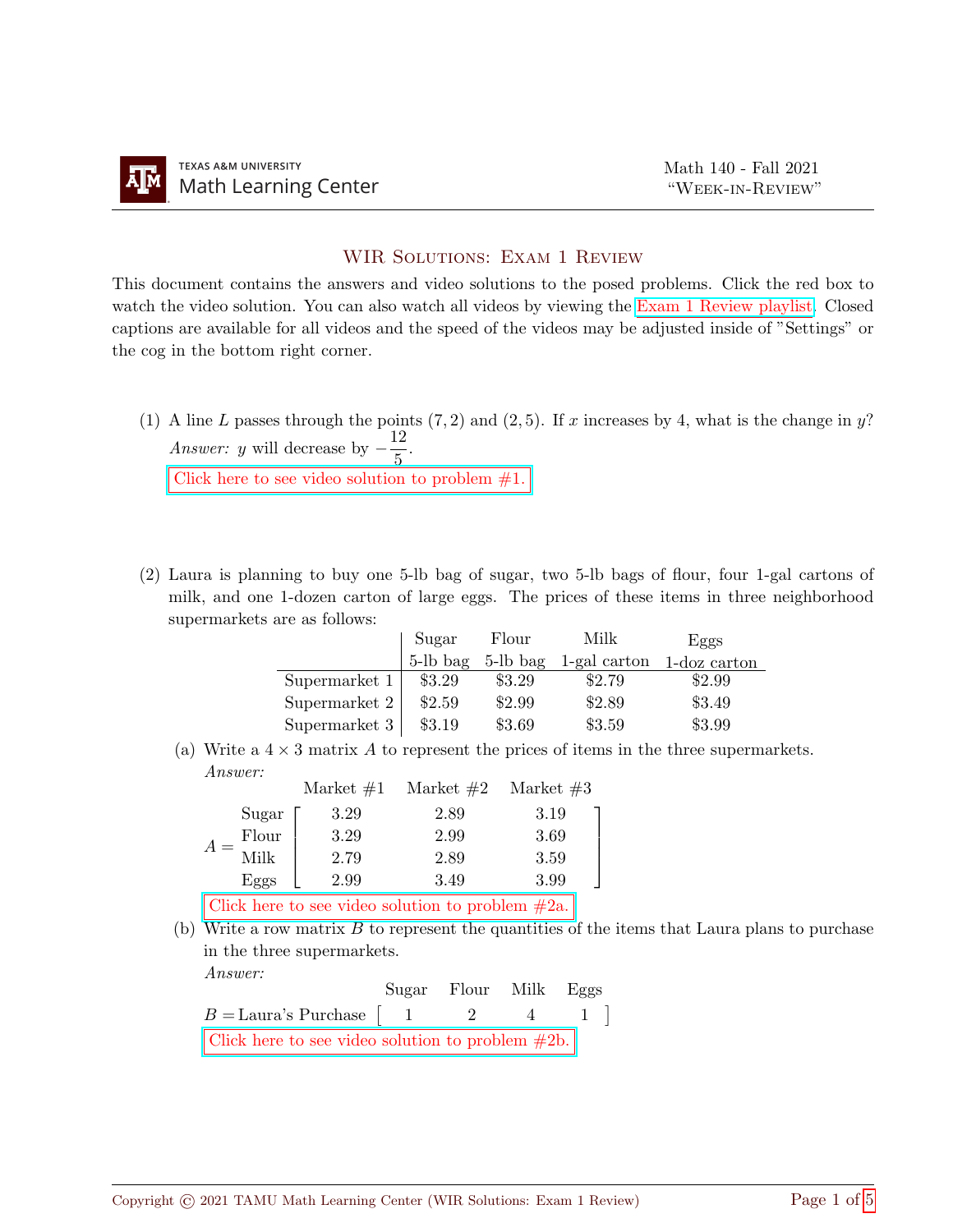(c) Use matrix multiplication to find a matrix C that represents Laura's total cost at each supermarket. Which supermarket should she buy from to minimize her cost? (Assuming she only shops at one supermarket)

*Answer:*  $C = BA = \text{Laura's}$  Purchase  $\begin{bmatrix} 24.02 & 23.62 & 28.92 \end{bmatrix}$ Market  $\#1$  Market  $\#2$  Market  $\#3$ Laura should shop at Market  $#2$  because the cost will be the least for the number of each item she wants to purchase.

[Click here to see video solution to problem #2c.](https://www.youtube.com/watch?v=Pgt7Eh2CPVA)

(3) Melanie bought a brand-new car in 2008. In 2013 the car was worth \$14,500 and in 2028 she sold it to the salvage yard (or scrap yard) for \$5,500. Assuming a linear depreciation model, find an equation that gives the value,  $V$ , of the car t years after its initial purchase. Use the equation to determine the original amount that Melanie paid for the car in 2008.

Answer:  $V(t) = -600t + 17500$  for  $0 \le t \le 20$  and  $V(t) = 5500$  for  $t > 20$ . Melanie paid \$17,500 for the car when she purchased it in 2008.

[Click here to see video solution to problem #3.](https://youtu.be/8rJtSCMS2KM)

(4) A company makes and sells skateboards. The total profit (in dollars) of producing and selling x skateboards is  $P(x) = 110x - 17,050$ . The company sells the skateboards for \$200 each. Find the company's break-even point and interpret the meaning of this point.

Answer: Break-even point is (155, 31, 000). This means the company must produce and see 155 skateboards for a cost (or revenue) of \$31,000. When they sell 155 skateboards, the profit is zero, so they need to sell more than 155 skateboards to start to earn a profit.

[Click here to see video solution to problem #4.](https://youtu.be/yYKk87Mw9Mk)

(5) Determine which of the following matrices below are in row reduced echelon form (RREF).

|  | (a) $\begin{bmatrix} 1 & 0 & -3 & 0 & 0 \\ 0 & 1 & 1 & 1 & 0 \\ 0 & 0 & 0 & 0 & 1 \end{bmatrix}$ |  |                                                                                                      |  |  | (c) $\begin{bmatrix} 1 & 0 & 2 &   & 3 \\ 0 & 1 & 0 &   & 7 \\ 0 & 0 & 1 &   & 9 \end{bmatrix}$ |  |  |  |
|--|--------------------------------------------------------------------------------------------------|--|------------------------------------------------------------------------------------------------------|--|--|-------------------------------------------------------------------------------------------------|--|--|--|
|  |                                                                                                  |  |                                                                                                      |  |  |                                                                                                 |  |  |  |
|  |                                                                                                  |  | (b) $\begin{bmatrix} 1 & 0 & 0 & 3 \\ 0 & 0 & 1 & 6 \\ 0 & 1 & 0 & 4 \\ 0 & 0 & 0 & 0 \end{bmatrix}$ |  |  |                                                                                                 |  |  |  |

Answer:

- (a) Yes
- (b) No
- (c) No

[Click here to see video solution to problem #5.](https://youtu.be/Tv6jVvwvQ5M)

(6) Given the matrix equation below, find matrix D.

$$
2\begin{bmatrix} 3 & 1 & -1 \\ 0 & a & 4 \end{bmatrix} \bullet \begin{bmatrix} 2 & -4 & x \\ 6 & 2 & -1 \end{bmatrix}^T + \begin{bmatrix} 1 & -y \\ 3 & 6 \end{bmatrix} = D
$$
  
Answer: 
$$
D = \begin{bmatrix} 5 - 2x & 42 - y \\ 3 - 8a + 8x & 4a - 2 \end{bmatrix}
$$
  
Click here to see video solution to problem #6.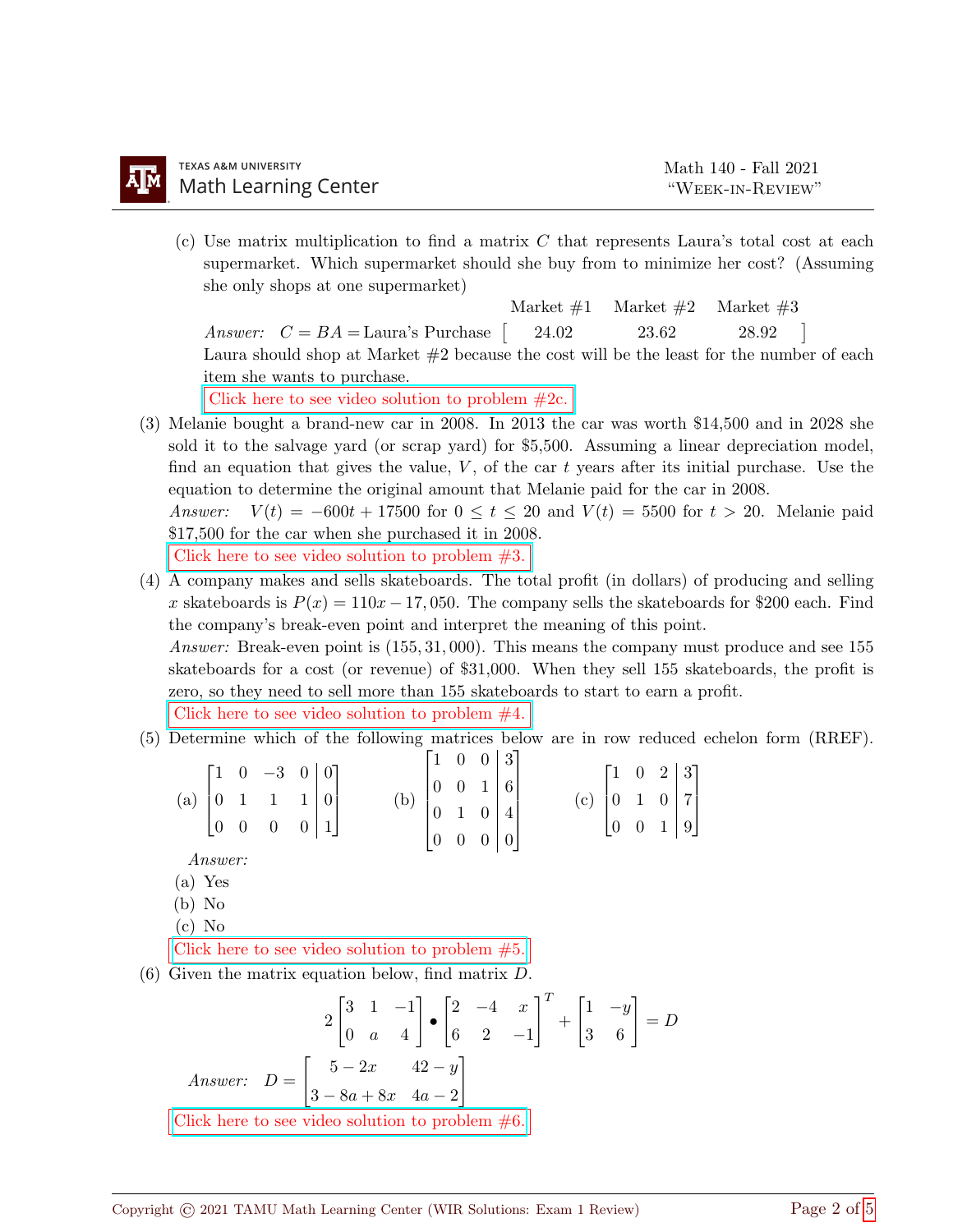- (7) Given matrix A has dimensions  $3 \times 4$  and matrix B has dimensions  $2 \times 3$ . Determine if  $BA^T$ exists. If it does, give the dimensions of the matrix  $BA<sup>T</sup>$ . Answer:  $BA<sup>T</sup>$  is not defined. [Click here to see video solution to problem #7.](https://youtu.be/6-pAfKFjr-4)
- (8) Given the dimensions of matrix E are  $3 \times 4$ , find the dimensions of matrix F for which  $4E + F$ is defined? Answer:  $3 \times 4$

[Click here to see video solution to problem #8.](https://youtu.be/b1Ue9TPRd64)

(9) Write the correct augmented matrix for the system of linear equations given below.

$$
\begin{cases}\n-3y + z = -7 \\
y = \frac{1}{2}x + 4 \\
2x - 2y + 5z = -2\n\end{cases}
$$
\nAnswer: 
$$
\begin{bmatrix}\n0 & -3 & 1 & | & -7 \\
-0.5 & 1 & 0 & | & 4 \\
2 & -2 & 5 & | & -2\n\end{bmatrix}
$$
\nClick here to see video solution to problem #9.

(10) The parameterized solution to a system of linear equations with infinitely many solutions is given by  $(w, x, y, z) = (3 - 2t, 4, t, 1 - t)$  where t is any real number. Determine if the values below are a particular solution to the given system.

(a)  $(w, x, y, z) = (3, 4, 0, 1)$  (b)  $(w, x, y, z) = (1, 4, 1, 1)$  (c)  $(w, x, y, z) = (5, 4, -1, 2)$ Answer:

- (a) Yes
- (b) No
- (c) Yes

[Click here to see video solution to problem #10.](https://youtu.be/uJ4p61ImMDc)

(11) Given a matrix below, which row operation must be performed to pivot about the entry in row one column one?

| $\begin{bmatrix} 1 & -2 & -1 & 3 \\ 0 & 6 & 0 & 1 \\ -2 & 0 & 3 & 2 \end{bmatrix}$ |  |                                                     | $\begin{bmatrix} 1 & -2 & -1 & 3 \\ 0 & 6 & 0 & 1 \\ 0 & -4 & 1 & 8 \end{bmatrix}$ |  |  |
|------------------------------------------------------------------------------------|--|-----------------------------------------------------|------------------------------------------------------------------------------------|--|--|
| Answer: $2R_1 + R_3 \longrightarrow R_3$                                           |  |                                                     |                                                                                    |  |  |
|                                                                                    |  | Click here to see video solution to problem $#11$ . |                                                                                    |  |  |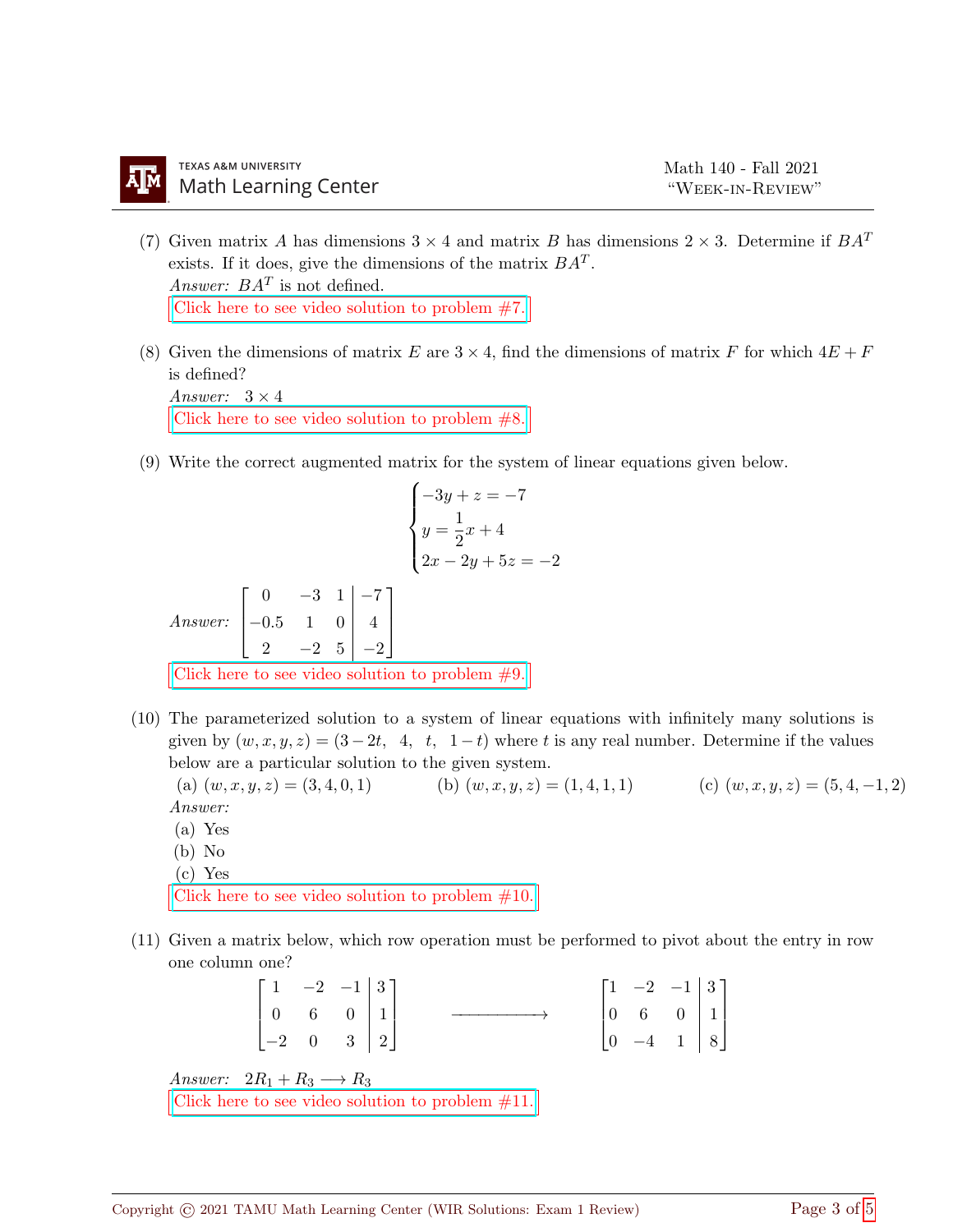(12) Without the aid of technology, find the solution to the system of linear equations below.

$$
\begin{cases}\n-3x - 6y = -12 \\
-2x + 3y = 15\n\end{cases}
$$
\nAnswer:  $\left(-\frac{18}{7}, \frac{23}{7}\right)$   
\nClick here to see video solution to problem #12.

(13) Without the aid of technology, find the solution to the system of linear equations given by  $y_1$ (graphed below) and  $-6x + 4y = 0$ .



Answer: No Solution. [Click here to see video solution to problem #13.](https://youtu.be/1KFuoe22FYk)

- (14) Use technology to find the solution to the following systems of linear equations.
	- (a)  $\sqrt{ }$  $\int$  $\overline{\mathcal{L}}$  $2x + y - z = 1$  $3x + 4y + 2z = 13$  $x - 5y - 2z = 0$ (b)  $\sqrt{ }$  $\int$  $\overline{\mathcal{L}}$  $x + y + 2z = -2$  $3x - y + 14z = 6$  $x + 2y = -5$ Answer: (a)  $(x, y, z) = (3, -1, 4)$ [Click here to see video solution to problem #14a.](https://youtu.be/waqqs1Tg1zs) (b)  $(x, y, z) = (-4t + 1, 2t - 3, t)$ [Click here to see video solution to problem #14b.](https://youtu.be/lgIesFLx7Bc)
- (15) Given matrices A and B below, find the products  $AB$  and  $BA$ , if they exist.

$$
A = \begin{bmatrix} x & 0 \\ 2 & 4 \end{bmatrix}, \qquad B = \begin{bmatrix} 3 & -3 & -2 \\ 1 & 4 & 3 \end{bmatrix}
$$
  
(a) Answer:  $AB = \begin{bmatrix} 3x & -3x & -2x \\ 10 & 10 & 8 \end{bmatrix}$   
Click here to see video solution to problem #15a.